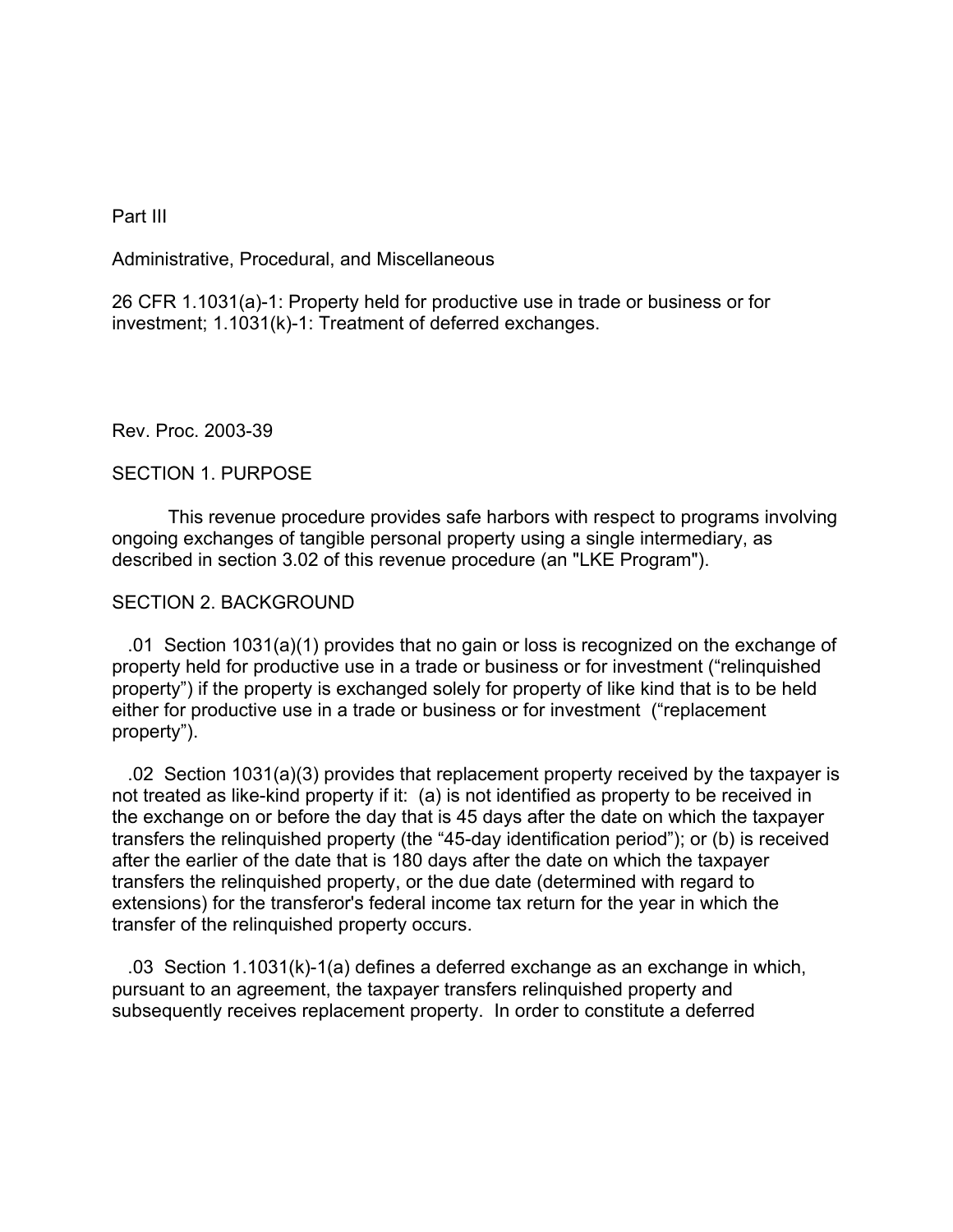exchange, the transaction must be an exchange (*i.e.,* a transfer of property for property, as distinguished from a transfer of property for money).

 .04 Section 1.1031(k)-1(c)(1) provides that any replacement property that is received by the taxpayer before the end of the 45-day identification period will be treated in all events as identified before the end of the 45-day identification period.

 $-2 -$ 

.05 Section 1.1031(k)-1(f)(1) provides that if a taxpayer actually or constructively receives money or other property in the full amount of the consideration for the relinquished property before the taxpayer actually receives the replacement property, the transaction will constitute a sale and not a deferred exchange, even though the taxpayer may ultimately receive replacement property.

 .06 Section 1.1031(k)-1(g) sets forth safe harbors involving a qualified escrow account, a qualified trust, or a qualified intermediary, the use of which will result in a determination that the taxpayer is not in actual or constructive receipt of money or other property for purposes of § 1031 and the regulations.

 .07 Section 1.1031(k)-1(g)(4)(iii) requires that, for an intermediary to be a qualified intermediary, the intermediary must enter into a written "exchange" agreement with the taxpayer and, as required by the exchange agreement, acquire the relinquished property from the taxpayer, transfer the relinquished property, acquire the replacement property, and transfer the replacement property to the taxpayer.

 .08 Section 1.1031(k)-1(g)(4)(iv) provides that the intermediary will be treated as acquiring or transferring property, as the case may be, if the intermediary (either on its own behalf or as the agent of any party to the transaction) enters into an agreement for the acquisition or transfer of property and, pursuant to that agreement, the property is transferred.

 .09 Section 1.1031(k)-1(g)(4)(v) provides that an intermediary will be treated as entering into an agreement for the acquisition or transfer of property if the taxpayer's rights in the agreement are assigned to the intermediary, and the other parties to the acquisition or transfer agreement are notified in writing of the assignment on or before the date of the relevant transfer of property (the "Assignment Safe Harbor"). Under the Assignment Safe Harbor, there is no requirement that the taxpayer also assign or delegate its obligations arising under the agreement.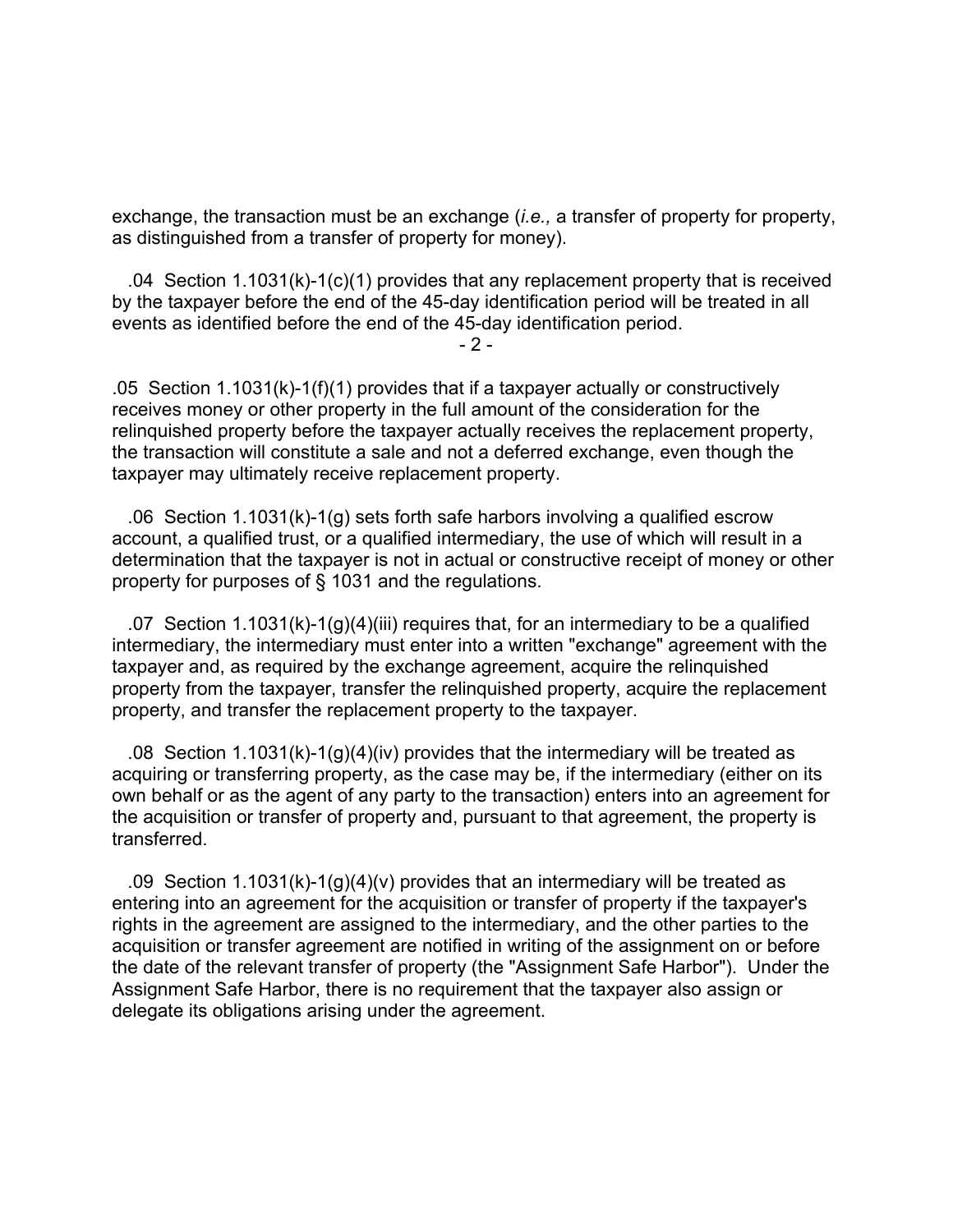.10 Section 1.1031(k)-1(g)(6) provides that an agreement with an escrow holder, trustee or qualified intermediary must expressly limit the taxpayer's rights to receive, pledge, borrow, or otherwise obtain the benefits of money or other property held in the qualified escrow or trust or by the qualified intermediary.

 .11 Sections 1.1031(k)-1(g)(3) and (4) provide that the application of the safe harbor requires that in the case of a qualified escrow account, a qualified trust, or a qualified intermediary, the escrow holder, trustee, or intermediary must not be a "disqualified person."

- 3 -

.12 Section 1.1031(k)-1(k)(2) provides that a person that is the agent of the taxpayer at the time of the transaction is a disqualified person. For this purpose, a person who has acted as the taxpayer's employee, attorney, accountant, investment banker or broker, or real estate agent or broker within the two-year period ending on the date of the transfer of the first of the relinquished properties is treated as an agent of the taxpayer at the time of the transaction. Solely for purposes of §1.1031-1(k)(2), performance of the following services will not be taken into account: (a) services for the taxpayer with respect to exchanges of property intended to qualify for nonrecognition of gain or loss under § 1031; and (b) routine financial, title insurance, escrow, or trust services for the taxpayer by a financial institution, title insurance company, or escrow company.

 .13 The Service and Treasury Department have determined that it is in the best interest of sound tax administration to provide taxpayers with guidance regarding the qualification of LKE Programs under § 1031. Accordingly, this revenue procedure provides safe harbors that clarify the application of § 1031 and the regulations thereunder to LKE Programs.

### SECTION 3. SCOPE AND DEFINITIONS

 .01 *Exclusivity*. This revenue procedure provides safe harbors for certain aspects of the qualification under § 1031 of certain exchanges of property pursuant to LKE Programs. The principles set forth in sections 4 through 6 of this revenue procedure have no application to any federal income tax determinations other than determinations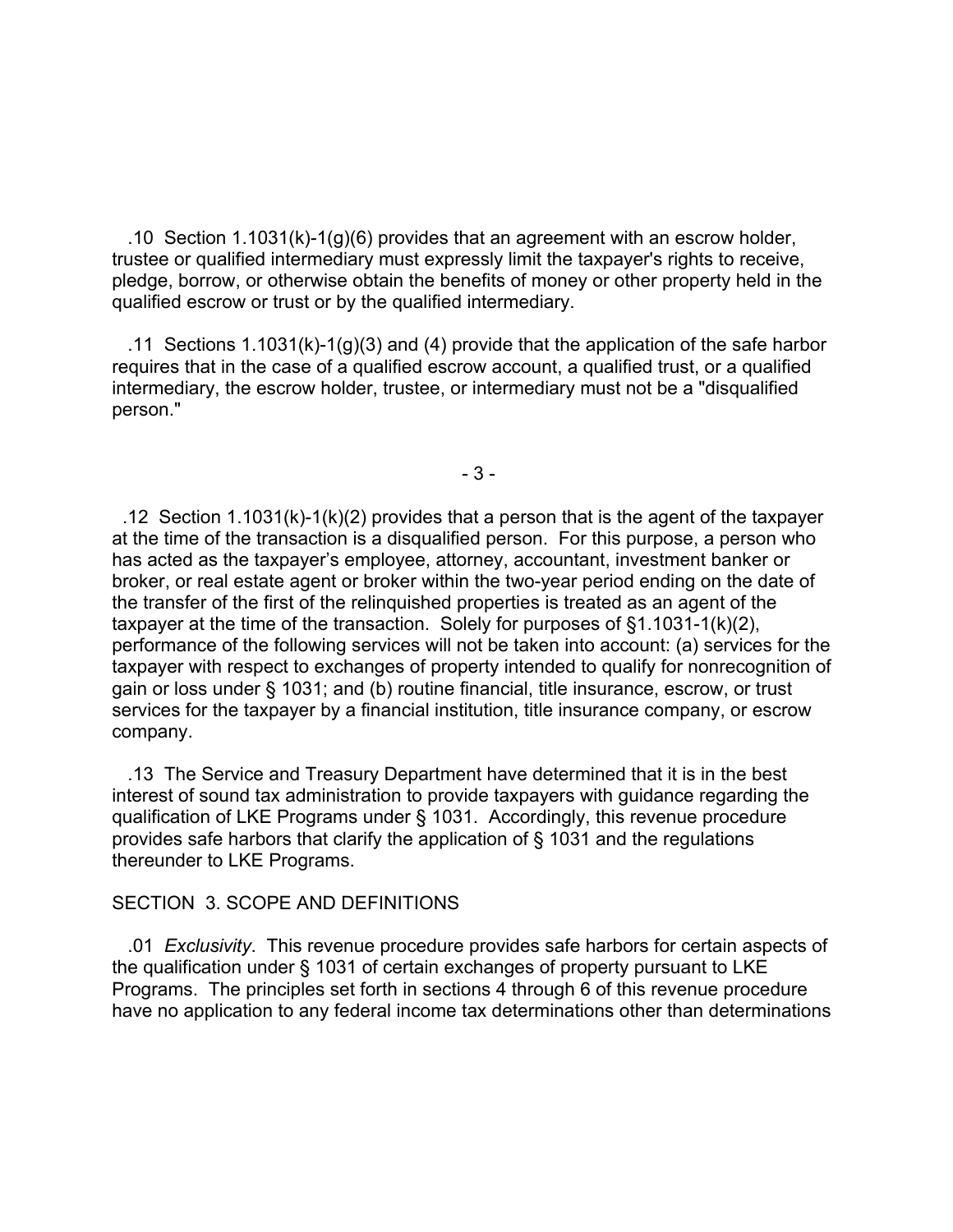that involve LKE Programs qualifying for one or more of the safe harbors. For a transaction to qualify under § 1031, it must also satisfy the requirements of § 1031 for which safe harbors are not provided in this revenue procedure (*e.g.,* whether property involved in an exchange is considered like-kind property within the meaning of § 1031).

 .02 *LKE Program*. For purposes of this revenue procedure, an "LKE Program" is an ongoing program involving multiple exchanges of 100 or more properties. Although LKE Programs may differ in various ways, an LKE Program must have all of the following characteristics:

 (1) The taxpayer regularly and routinely enters into agreements to sell tangible personal property as well as agreements to buy tangible personal property;

- 4 -

(2) The taxpayer uses a single, unrelated intermediary to accomplish the exchanges in the LKE Program;

 (3) The taxpayer and the intermediary enter into a written agreement ("master exchange agreement");

 (4) The master exchange agreement expressly limits the taxpayer's rights to receive, pledge, borrow, or otherwise obtain the benefits of money or other property held by the intermediary as provided in § 1.1031(k)-1(g)(6);

 (5) In the master exchange agreement, the taxpayer assigns to the intermediary the taxpayer's rights (but not necessarily its obligations) in some or all of its existing and future agreements to sell relinquished property and/or to purchase replacement property;

 (6) The taxpayer provides written notice of the assignment to the other party to each existing and future agreement to sell relinquished property and/or to purchase replacement property;

(7) The taxpayer

 (a) implements a process that identifies potential replacement property or properties before the end of the identification period for the relinquished property or group of relinquished properties of which it is disposing in each exchange,

(b) complies with the identification requirement by receiving replacement property or properties before the end of the 45-day identification period, or

(c) satisfies the identification requirements by a combination of the approaches in (a) and (b);

 (8) The taxpayer implements a process for collecting, holding and disbursing funds (which may include the use of joint taxpayer and intermediary bank accounts, or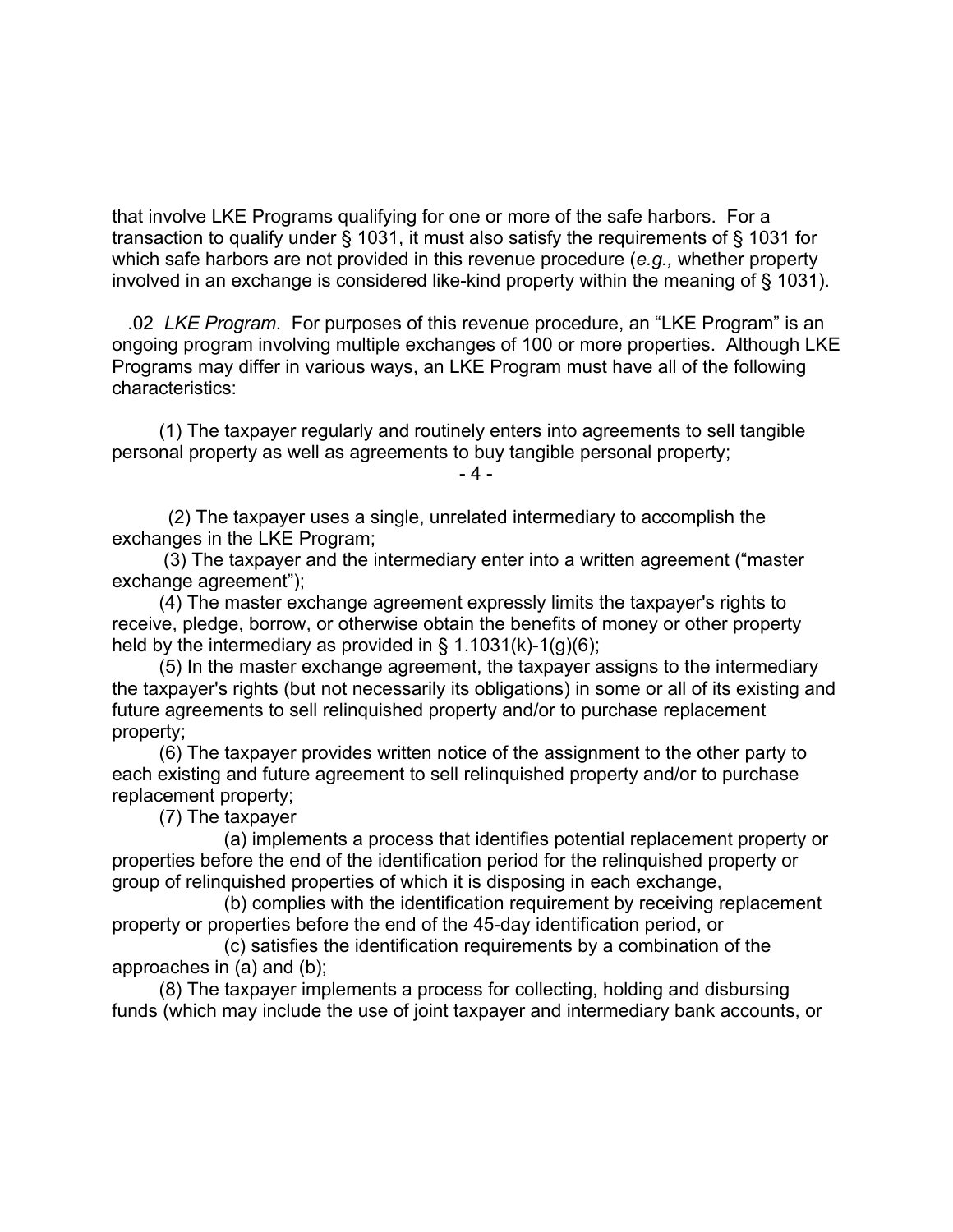accounts in the name of a third party for the benefit of both the taxpayer and the intermediary) that ensures that the intermediary controls the receipt, holding, and disbursement of all funds to which the intermediary is entitled (*i.e.,* proceeds from the sale of relinquished properties);

 (9) Relinquished property or properties that are transferred are matched with replacement property or properties that are received in order to determine the gain, if any, recognized on the disposition of the relinquished property and to determine the basis of the replacement property; and

 (10) The taxpayer recognizes gain or loss on the disposition of relinquished properties that are not matched with replacement properties, and the taxpayer takes a cost basis in replacement properties that are received but not matched with relinquished properties.

- 5 -

A taxpayer may conduct more than one LKE Program simultaneously. In such a case, each LKE Program is evaluated separately for purposes of determining whether that LKE Program qualifies for the safe harbors of this revenue procedure.

 .03 *No Inference*. The Service recognizes that exchanges of property pursuant to LKE Programs may qualify for nonrecognition treatment under § 1031 although they fall outside the safe harbors provided in this revenue procedure. No inference is intended with respect to the federal income tax treatment of transfers of relinquished property and acquisitions of replacement property that do not satisfy the terms of the safe harbors provided in this revenue procedure.

 .04 *Scope of Safe Harbors*. Each of the paragraphs under sections 4, 5, and 6 of this revenue procedure is considered a separate and distinct safe harbor. Therefore, a taxpayer who fails to qualify for the benefits of one safe harbor may nevertheless qualify for the benefits of another safe harbor.

## SECTION 4. EXCHANGES OF RELINQUISHED PROPERTY AND REPLACEMENT PROPERTY

 .01 *Separate and Distinct Exchanges*. In the case of an LKE Program, the taxpayer's transfer of each relinquished property or group of relinquished properties and the taxpayer's corresponding receipt of each replacement property or group of replacement properties with which the relinquished property or group of relinquished properties has been matched by the taxpayer is treated as a separate and distinct exchange for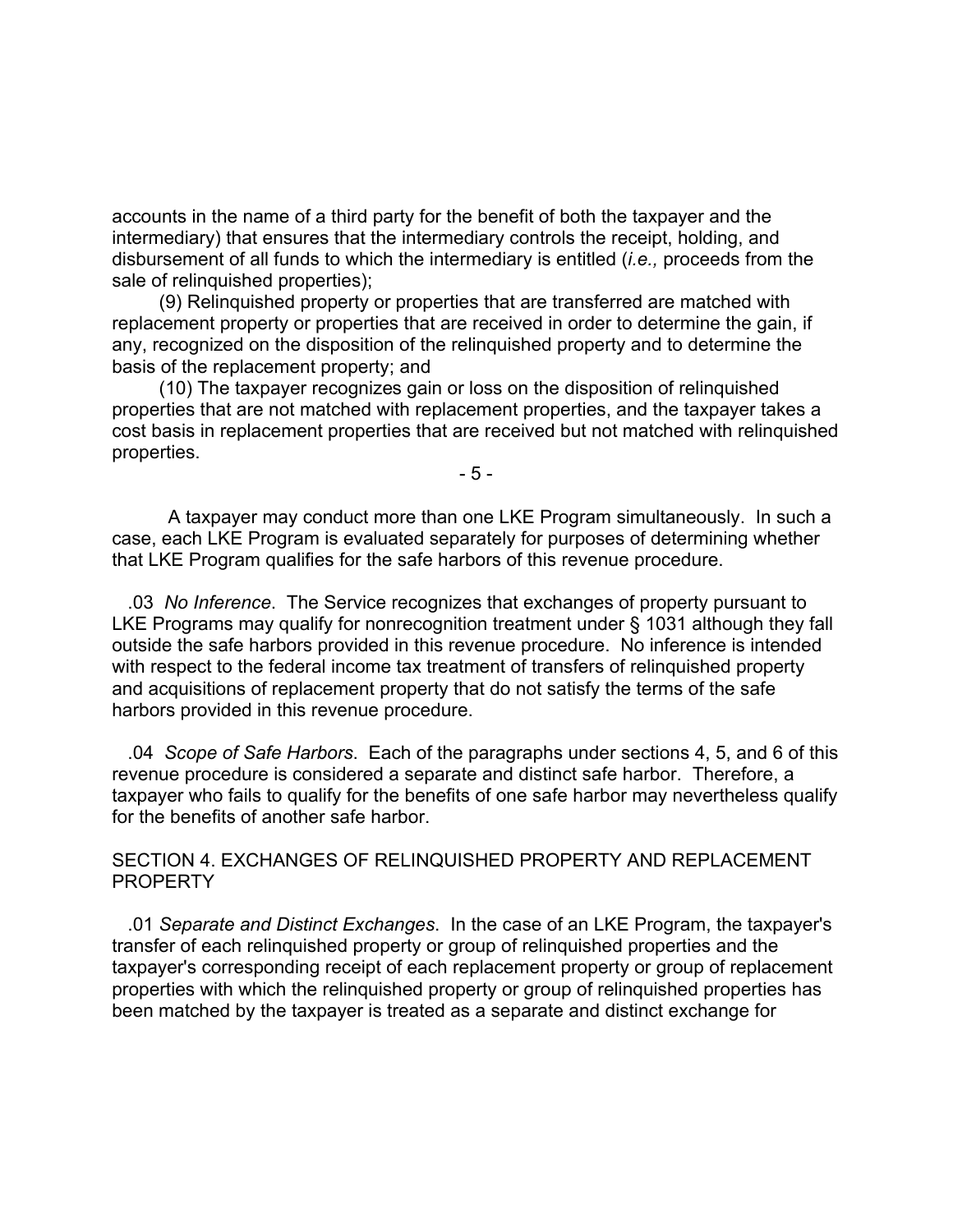purposes of § 1031. The determination of whether a particular exchange qualifies under § 1031 is made without regard to any other exchange. Thus, if a particular exchange of a relinquished property or group of relinquished properties for a replacement property or group of replacement properties pursuant to an LKE Program fails to qualify under § 1031, such failure will not affect the application of § 1031 to any other exchange pursuant to the LKE Program.

 .02 *45-day Identification Period*. Replacement property that is received within the 45-day identification period or that is otherwise properly identified as provided in § 1.1031(k)-1(c) is treated as satisfying the requirement of § 1031(a)(3) that replacement property be identified, notwithstanding that it may not be matched with relinquished property until after the end of the 45-day identification period. The replacement property

 $- 6 -$ 

 must, however, be matched no later than the due date (determined with regard to extensions) of the taxpayer's return.

SECTION 5. ACTUAL OR CONSTRUCTIVE RECEIPT OF MONEY OR OTHER PROPERTY. For purposes of this section, any requirement that the taxpayer transfer money or other property to the qualified intermediary will be deemed to be satisfied if the amount of money held by the qualified intermediary and the amount of money in any joint account (as described in § 5.02 of this revenue procedure) equals or exceeds the amount of proceeds from the sale of relinquished property (including the amount that is required to be transferred by the taxpayer) that has not yet been used to acquire replacement property.

.01 *Receipt of Checks and Other Negotiable Instruments*. A taxpayer engaged in an LKE Program will not be considered to be in actual or constructive receipt of money or other property as a result of processing a check or other negotiable instrument made payable to a person other than the taxpayer if:

 (1) The check or other negotiable instrument has not been endorsed by the person to whom the check or other negotiable instrument is made payable;

 (2) The person to whom the check or other negotiable instrument is made payable is not a disqualified person as defined in § 1.1031(k)-1(k); and

(3) The check or other negotiable instrument is forwarded to or for the benefit of a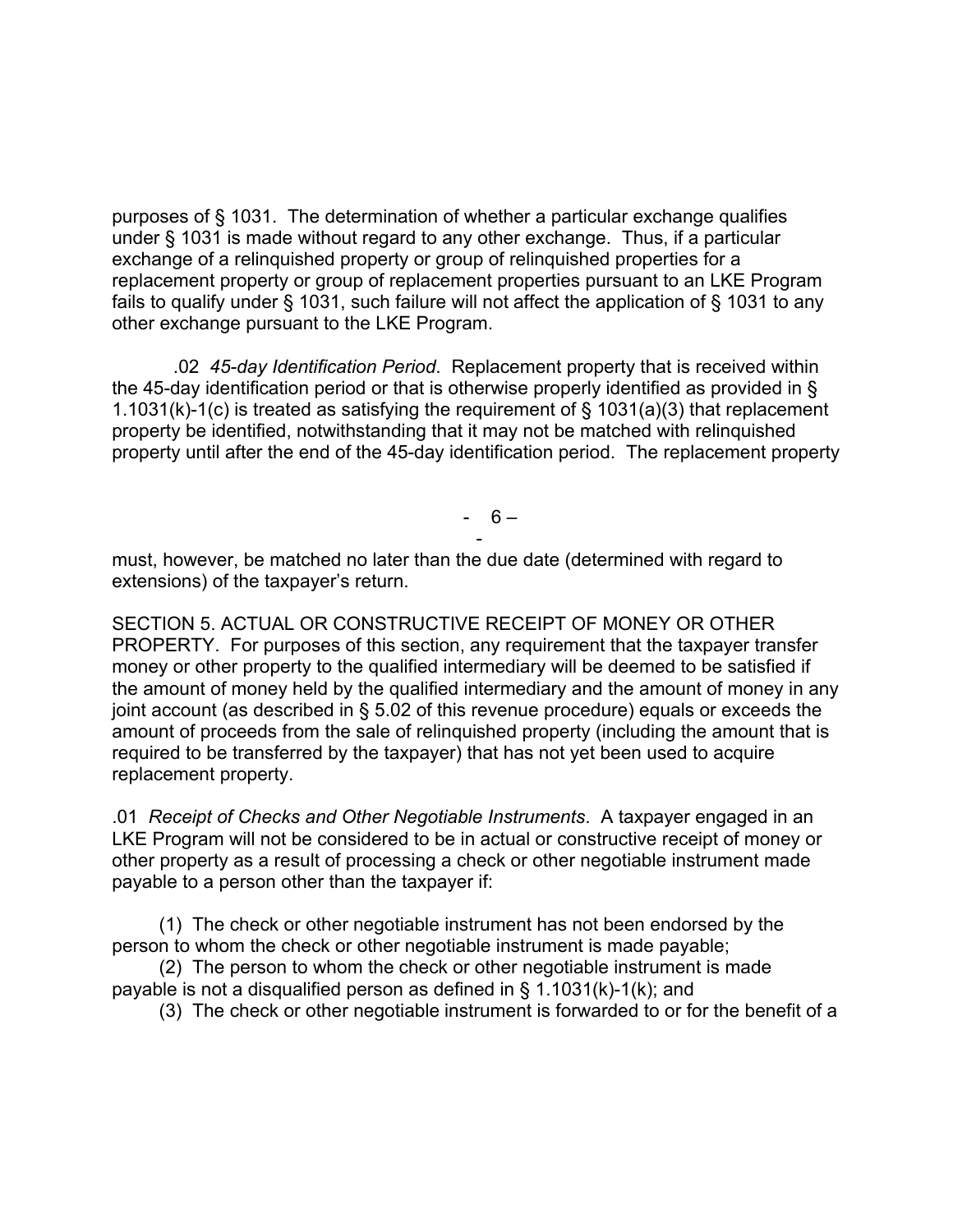qualified intermediary or deposited into an account in the name of the qualified intermediary, a joint account, or an account in the name of a third party (other than a disqualified person as defined in  $\S$  1.1031(k)-1(k)) for the benefit of both the taxpayer and the qualified intermediary.

 .02 *Joint Accounts*. A taxpayer engaged in an LKE Program will not be considered to be in actual or constructive receipt of proceeds from the sale of relinquished property deposited into or held in a joint bank, trust, escrow, or similar account in the name of the taxpayer and the qualified intermediary, or in an account in the name of a third party (other than a disqualified person as defined in  $\S$  1.1031(k)-1(k)) for the benefit of both the taxpayer and the qualified intermediary, if:

- 7 -

 (1) The account is used to collect, hold, and/or disburse proceeds arising from the sale of relinquished property for the benefit of the qualified intermediary;

 (2) The agreement setting forth the terms and conditions with respect to the account requires authorization from the qualified intermediary to transfer proceeds from the sale of relinquished properties out of the account; and

 (3) The agreement setting forth the terms of the taxpayer's and qualified intermediary's rights with respect to, or beneficial interest in, the account expressly limits the taxpayer's rights to receive, pledge, borrow, or otherwise obtain the benefits of proceeds from the sale of relinquished property held in the joint account as provided in § 1.1031(k)-1(g)(6).

The account may also be used by the parties for other purposes provided that such use does not undermine the qualified intermediary's right to control the proceeds from the sale of relinquished property.

 .03 *Funds Netting*. A taxpayer engaged in an LKE Program will not be considered to be in actual or constructive receipt of money or other property as a result of transferring relinquished property solely because an amount owed by the taxpayer to the buyer (other than a lease security deposit) is netted against the sales price of the relinquished property, provided that, as required by the master exchange agreement, funds equal to the full amount of sales proceeds from the relinquished property are transferred to or for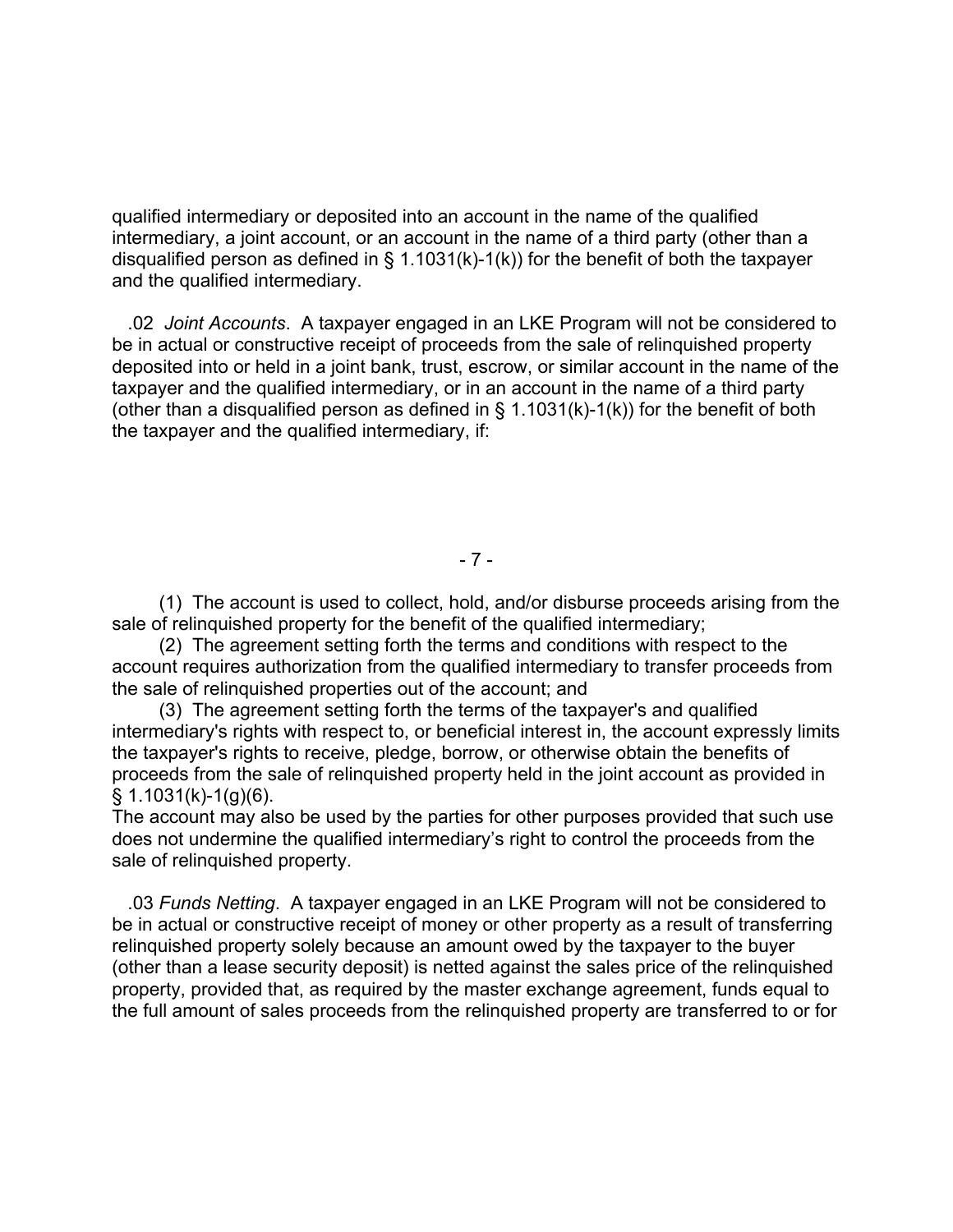the benefit of the qualified intermediary by the opening of the next day's business. Likewise, a taxpayer acquiring replacement property in a like-kind exchange will not be considered to be in actual or constructive receipt of money or other property solely because an amount owed by the seller to the taxpayer is netted against the purchase price of the property and the qualified intermediary transfers to the taxpayer funds in an amount equal to the amount owed by the seller to the taxpayer so that the qualified intermediary expends the full amount of the purchase price obligation for the replacement property.

 .04 *Taxpayer As Lender to Purchaser*. If a taxpayer that is engaged in an LKE Program lends money to the buyer for the purchase of the taxpayer's relinquished property, the taxpayer's receipt of the buyer's promissory note or other evidence of indebtedness will not be considered actual or constructive receipt of money or other property if:

 (1) The taxpayer makes similar loans in the ordinary course of its business operations;

- 8 -

 (2) The buyer is not obligated to obtain financing from the taxpayer for the purchase of the relinquished property, but rather is free to borrow the funds from another lender;

 (3) The taxpayer's loan to the buyer is an arm's-length transaction at the prevailing market terms; and

 (4) As required by the master exchange agreement, the taxpayer promptly transfers funds equal to the loan proceeds (plus a market rate of interest on such amount for the period between the date of the sale of the relinquished property and the date of the transfer of the loan proceeds to the qualified intermediary) to or for the benefit of the qualified intermediary.

 05. *Application of Lease Security Deposit To Purchase Price*. In the case of a taxpayer that engages in an LKE Program and is the lessor of the property being purchased by the buyer-lessee, the buyer-lessee's application of its lease security deposit to the purchase price of the relinquished property will not be considered actual or constructive receipt of money or other property provided that, as required by the master exchange agreement, the taxpayer promptly transfers funds equal to the lease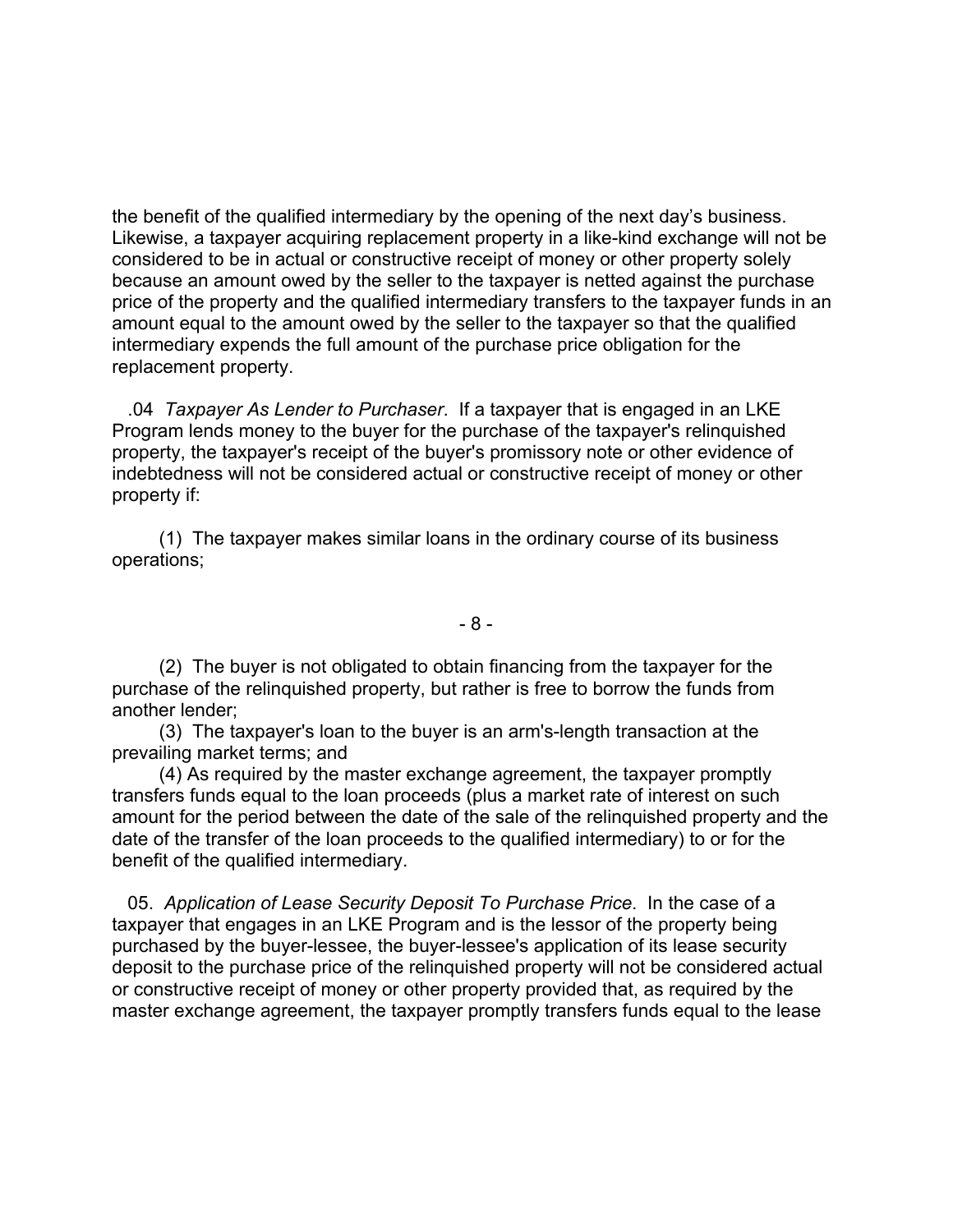security deposit (plus a market rate of interest on such amount for the period between the date of the sale of the relinquished property and the date of the transfer of the security deposit to the qualified intermediary) to or for the benefit of the qualified intermediary.

# SECTION 6. DEFINITION OF QUALIFIED INTERMEDIARY

 .01 *In General*. For purposes of determining whether an intermediary is a disqualified person in the context of an LKE Program, the intermediary will not fail to be a qualified intermediary merely because the intermediary:

 (1) is assigned the taxpayer's rights in its agreements to sell relinquished properties that ultimately are not matched with replacement properties under the taxpayer's LKE Program;

 (2) is assigned the taxpayer's rights in its agreements to buy replacement properties that ultimately are not matched with relinquished properties under the taxpayer's LKE Program;

 (3) receives funds with respect to the transfer of relinquished property that ultimately is not matched with replacement property under the taxpayer's LKE Program; or

- 9 -

 (4) pays funds with respect to the acquisition of replacement property that ultimately is not matched with relinquished property under the taxpayer's LKE Program.

 .02 *Assignment Safe Harbor*. The taxpayer's assignment in the master exchange agreement to the intermediary of the taxpayer's rights (but not necessarily its obligations) in some or all of its existing and future agreements to sell relinquished property and/or to purchase replacement property, and the taxpayer's written notice of the assignment to the other party to each agreement to sell relinquished property and/or to purchase replacement property on or before the date of the relevant transfer of property, will be effective to satisfy the Assignment Safe Harbor and notice requirement under § 1.1031(k)-1(g)(4)(v).

## SECTION 7. PAPERWORK REDUCTION ACT

The collections of information contained in this revenue procedure have been